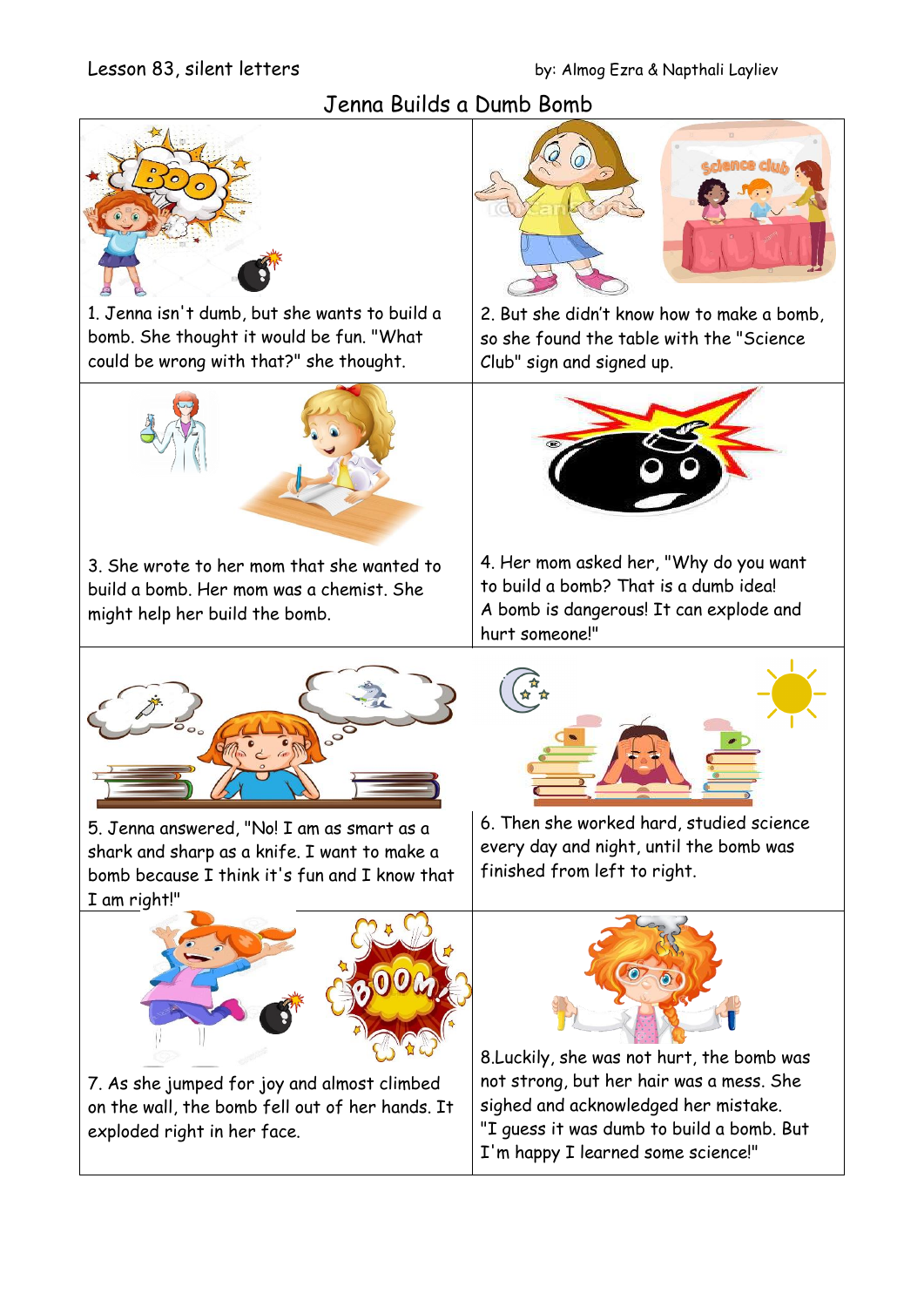| Word List        |              |         |  |
|------------------|--------------|---------|--|
| $\mathbf{1}$     |              | guess   |  |
| $\overline{c}$   | OO           | know    |  |
| 3                | $\times$     | wrong   |  |
| $\overline{4}$   | <b>Pest</b>  | thought |  |
| 5                |              | write   |  |
| $\boldsymbol{6}$ | <b>Persi</b> | wrote   |  |
| $\overline{7}$   |              | science |  |
| 8                |              | bomb    |  |
| 9                | 60           | dumb    |  |
| 10               |              | sigh    |  |
| 11               | <b>STAR</b>  | sign    |  |
| 12               |              | climb   |  |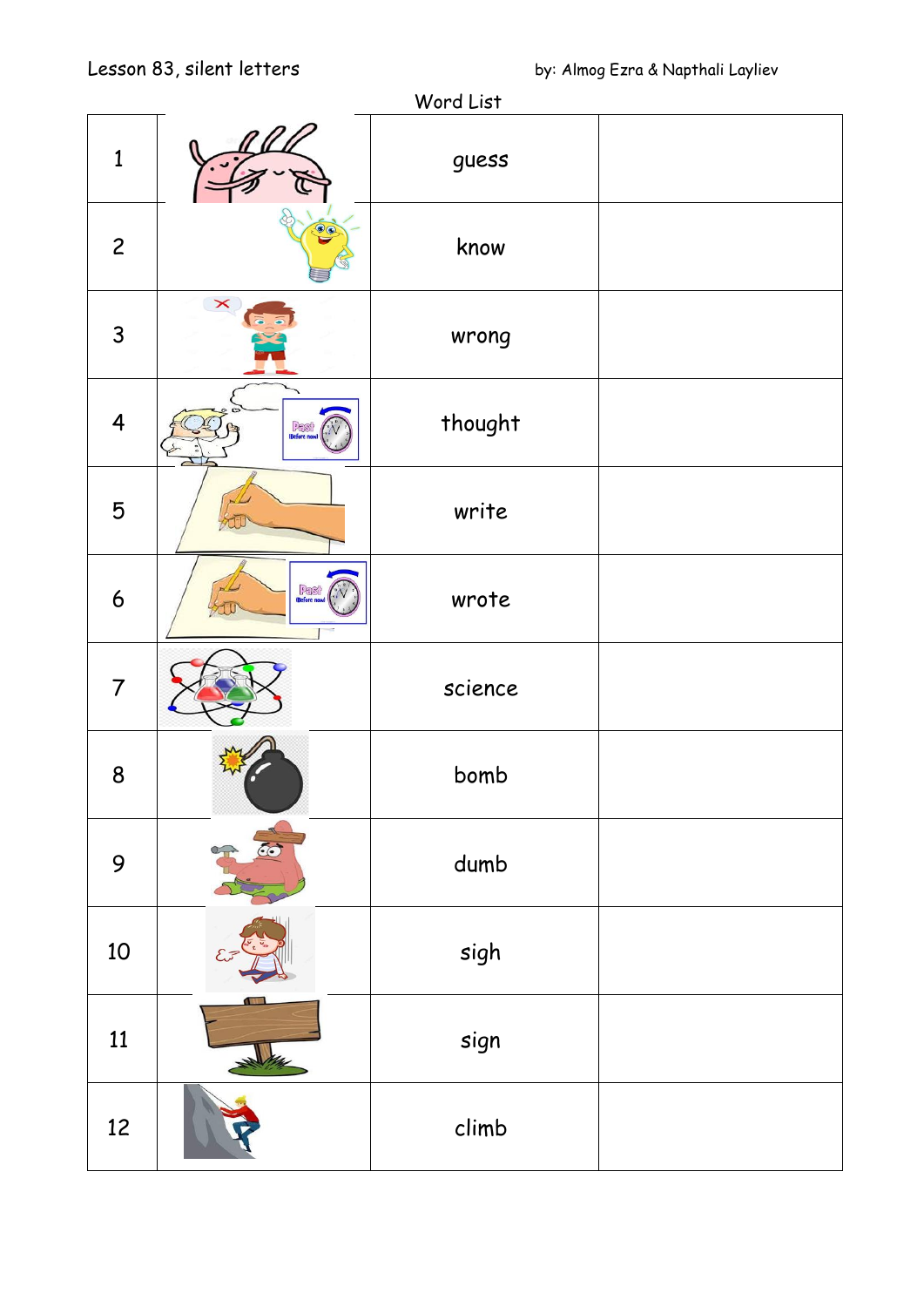### **Game: Kahoot**

[Click on me](https://create.kahoot.it/share/game-lesson-83/bcc5e8a6-30ac-42e6-98be-89d8a2edeb49)

#### Or

[https://create.kahoot.it/share/game-lesson-83/bcc5e8a6-30ac-42e6-98be-](https://create.kahoot.it/share/game-lesson-83/bcc5e8a6-30ac-42e6-98be-89d8a2edeb49)[89d8a2edeb49](https://create.kahoot.it/share/game-lesson-83/bcc5e8a6-30ac-42e6-98be-89d8a2edeb49)

\*Copy and paste the link to play online

Or

Print the next page to take the quiz on paper.

Tutor, read a word with a silent letter aloud and ask the student to mark the correct answer and underline the silent letter.

Words to read aloud to student, and answer key (underlined silent letter):

- 1. guess
- 2. talk
- 3. dumb
- 4. sign
- 5. rhyme
- 6. caught
- 7. knew
- 8. writes
- 9. False, it is not a sign (it is a box).
- 10. True, it is the correct spelling.

**11.** True, this person is climbing.